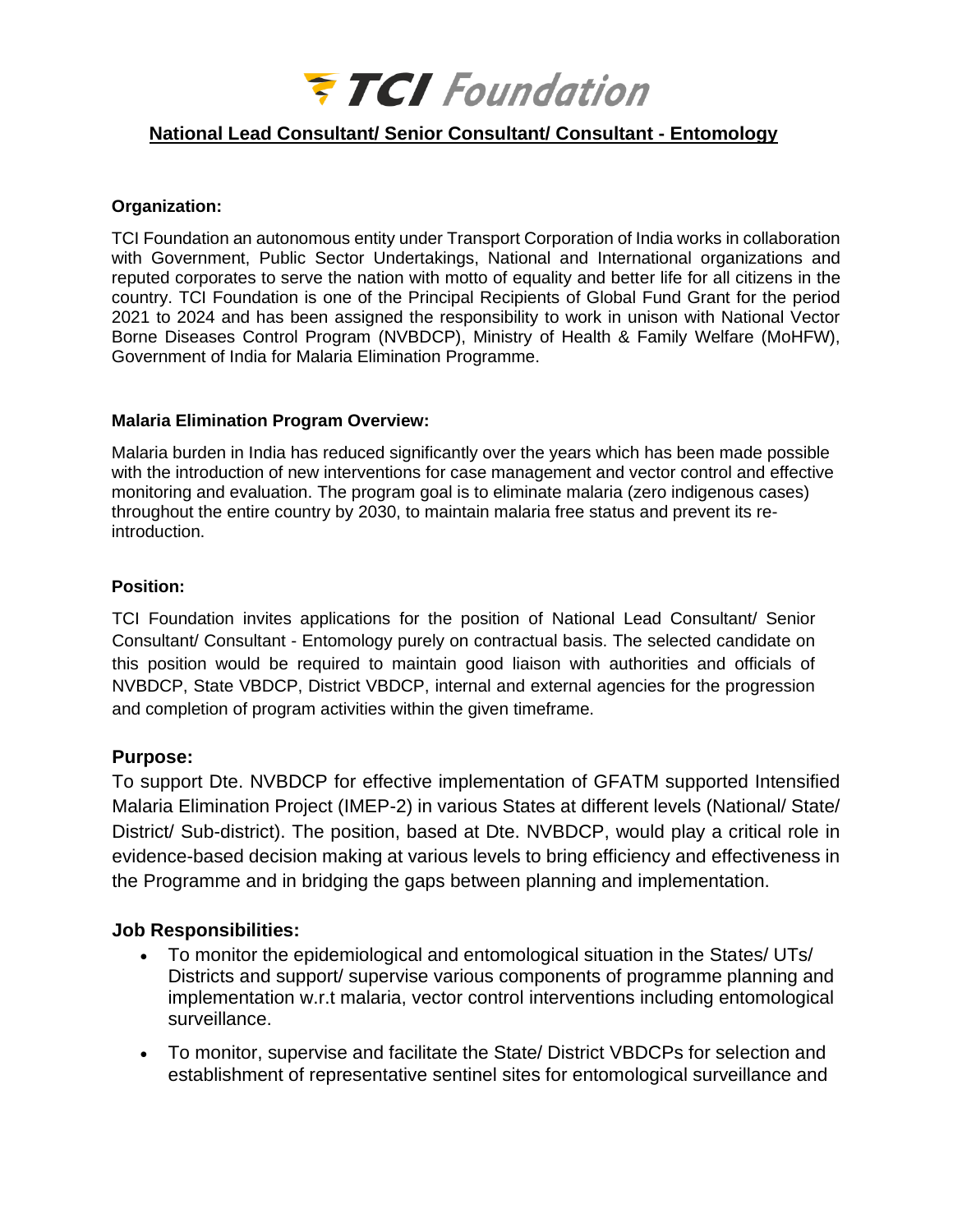

creation/ strengthening capacity for regular entomological surveillance and response.

- To develop/ customize training guidelines/ modules for entomological surveillance& response and vector control/ management, and to undertake/ support trainings for Entomologists, Medical Officers and other healthcare staff on various aspects of vector control such as entomological surveillance; field entomology work; maintenance of field insectaries; conducting bioassays; vector susceptibility and insecticide resistance monitoring; vector control monitoring & evaluation.
- To work in close collaboration with NVBDCP Officers/ other Consultants at various levels for carrying out entomological surveillance in the States/districts to ensure quality implementation of the project/programme.
- To supervise, facilitate and support the State Consultants-Entomology and other officials in consolidating monthly/quarterly/annual reports/ data on regular basis, and ensure corrective actions based on analysis of reports.
- To establish and supervise a functional multi-disciplinary coordination mechanism for Integrated Vector Management (IVM) and advocate for vector control interventions among key stakeholders.
- To supervise and monitor HR at various levels, analyse their monthly activity reports and provide feedbacks to them.
- To ensure consolidation and dissemination of approved annual work plans to State/ District VBDCPs and prepare timely progress reports based on results framework.
- To keep liaison with the National Informatics Centre (NIC), Integrated Disease Surveillance Programme (IDSP) and other National health programmes on implementation of strategies on surveillance, monitoring & evaluation etc.
- To undertake field visits in States/ UTs/ Districts (atleast 10 days a month) for entomological surveillance, mapping and monitoring vector density, bionomics and sensitivity of insecticides; and to monitor/ evaluate the timeliness and quality of vector control measures.
- To participate in planning and organization of review meetings at National and Sub-national levels.
- To undertake any other task assigned by the Reporting authority.

## **Qualification and Experience:**

| <b>Position</b> | <b>Qualification &amp; Experience</b> | <b>Remuneration (in</b> |  |
|-----------------|---------------------------------------|-------------------------|--|
|                 |                                       | Rs.) per month          |  |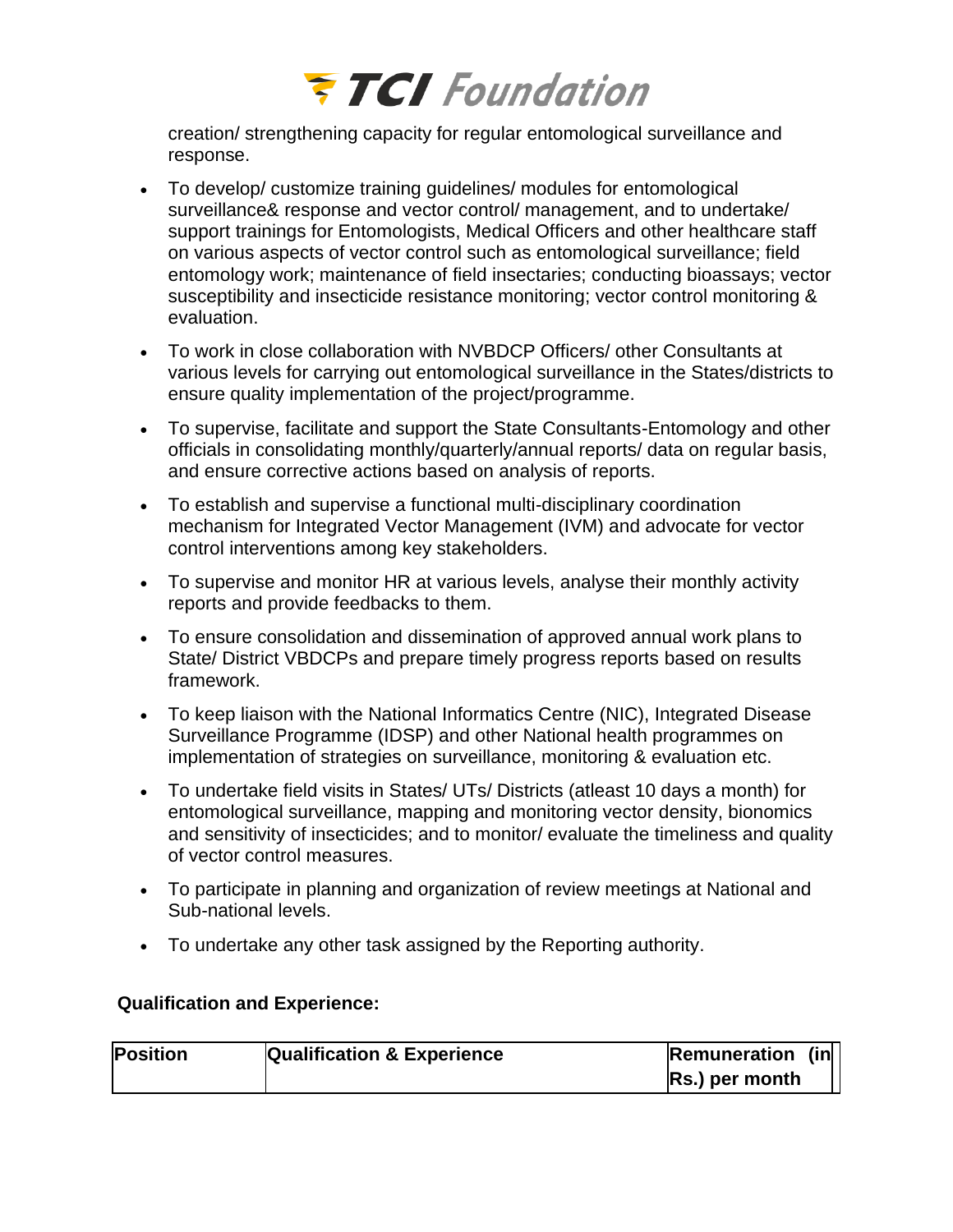

| Lead Consultant-<br>Entomology*/<br>Senior<br>Consultant-                                                              | M.Sc. in Medical/ Public health 60,000-1,50,000/-<br>Ph.<br>D/<br>Entomology/ Zoology (with entomology as one of (consolidated).<br>the subjects) with minimum 5 years' experience<br>of implementing vector borne disease control |                                                                                |
|------------------------------------------------------------------------------------------------------------------------|------------------------------------------------------------------------------------------------------------------------------------------------------------------------------------------------------------------------------------|--------------------------------------------------------------------------------|
| Entomology*/<br>Consultant-<br>Entomology*                                                                             | strategies at National or State level.<br>Desirable-<br>Experience in VBD, health programme                                                                                                                                        | <b>Remuneration is</b><br>lindicative and<br>would depend on<br>Qualification, |
| <sup>*</sup> The designation<br>would be based<br>on Qualification,<br>Experience and<br>Performance<br>during written | implementation, monitoring and training.<br>Field experience on malaria vector<br>surveillance and monitoring & evaluation. during written test/                                                                                   | Experience &<br>Performance<br>interview.                                      |
| test/interview                                                                                                         |                                                                                                                                                                                                                                    |                                                                                |

## **Skills required-**

- Knowledge and understanding of disease surveillance system, epidemiology and Public health practice with regard to VBDs; skills in data analysis in field epidemiology/ Public health setting.
- Excellent communication (oral and written) and presentation skills, analytical and interpersonal abilities.
- Computer proficiency with commonly used softwares/ packages like MS Word, Excel, Power Point & Web surfing.
- Demonstrated ability to work in a multi-disciplinary team environment.

**Nature of appointment:** The appointment will be on contract basis initially for a period of one year and thereafter extendable annually (or specified period) on the basis of performance appraisal (to be assessed for work output, personal attributes, functional competency etc.)

**Reporting:** Reporting will be to Nodal Officer, GFATM under the overall supervision of Director, NVBDCP.

**Age:** Upper age limit is 55 years and ready to travel extensively.

**Annual Increment:** Annual increment would be based on performance appraisal.